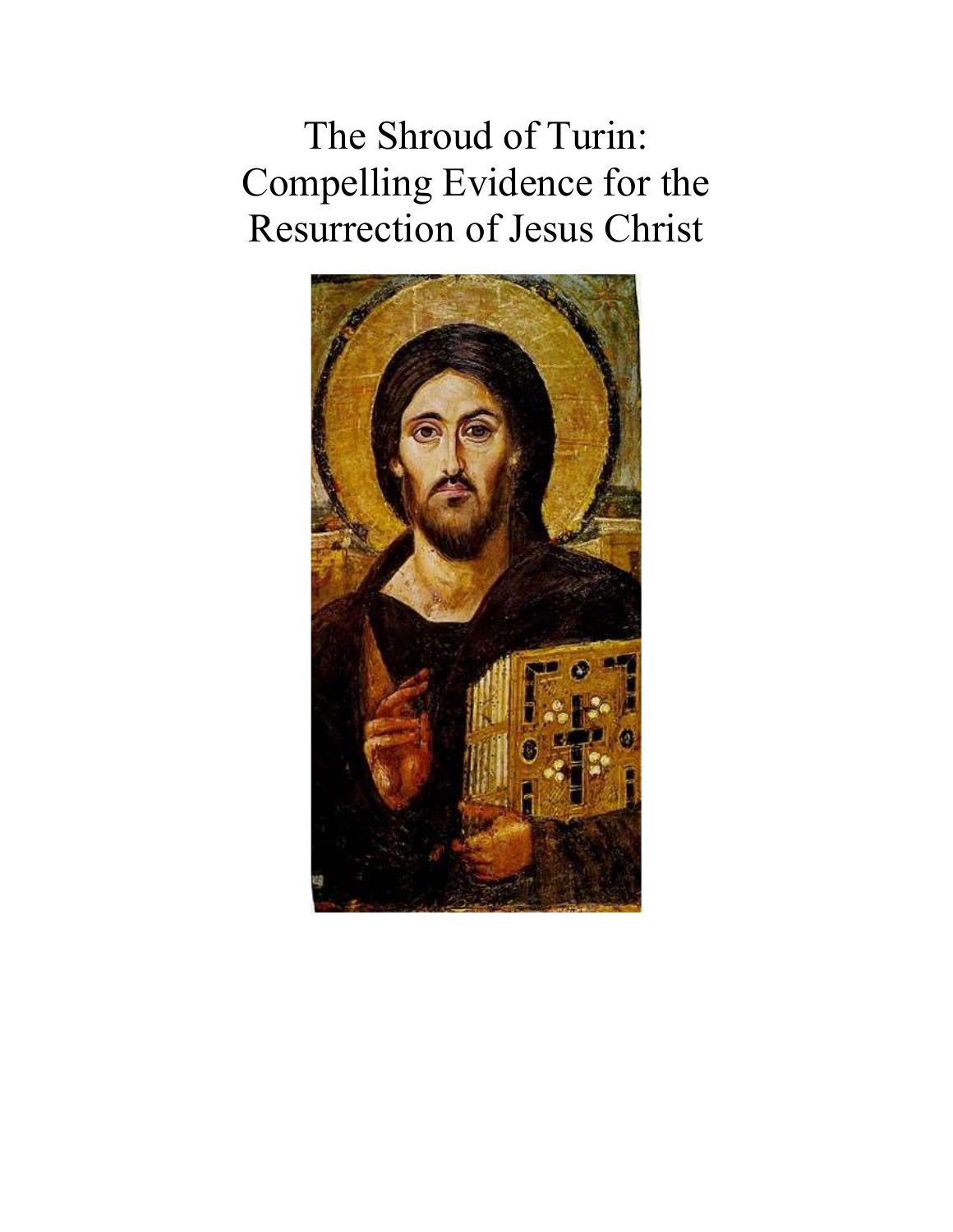# The Shroud of Turin

## Genuine artifact or manufactured relic?

Imprimatur: Archbishop Cyril S. Bustros, Eparch of Newton, 25 January 2011.



No single artifact of the past has so exemplified the interface between science and religion as the Shroud of Turin. What are the facts and how do we separate the facts from both religious and scientific bias and agenda-based conclusions? First, we must separate the shroud from that which is responsible for bias, namely that it is the burial shroud of Jesus of Nazareth and investigate it instead as a putative artifact of a first century crucifixion and burial. The shroud has been subjected to numerous scientific tests over the years culminating in 1988 with a radiocarbon measurement and dating procedure. The testing of the shroud and the conclusions reached lie basically in two areas, the physical shroud itself and the very unique image on the shroud.

### Image on the Shroud

The shadowy image on the shroud is, of course, its most unique and enigmatic feature. It displays the complete dorsal and frontal image of a severely abused and crucified individual of Semitic characteristics who was laid on the proximal portion of the cloth with the distal portion folded over the head and extended over the body thus creating, through some as yet unexplained chemical or physical process, two "head to head" images of the back and front. The ghostly, sepia colored image is nearly imperceptible close-up but discernable at a distance. It was not until the first photographs were taken of the shroud in 1898 by Turin Councilor Secondo Pia that the negative plates revealed the startling "positive" of the clear picture of the "man in the shroud." The image is of a male, almost 6' tall, bearded, severely abused and scourged with the distinctive "dumbbell" markings of a Roman flagrum. Bloodstains are evident from wounds in the wrists, feet, about the head and brow, and the left thoracic area with pooling under the small of the back and under the feet. The image of the "man in the shroud" also displays signs of beating about the face, swelling under the eye and shocks of his beard having been ripped from his face (a common form of abuse to Jews by Romans). The debate on the authenticity of the shroud focuses on whether this image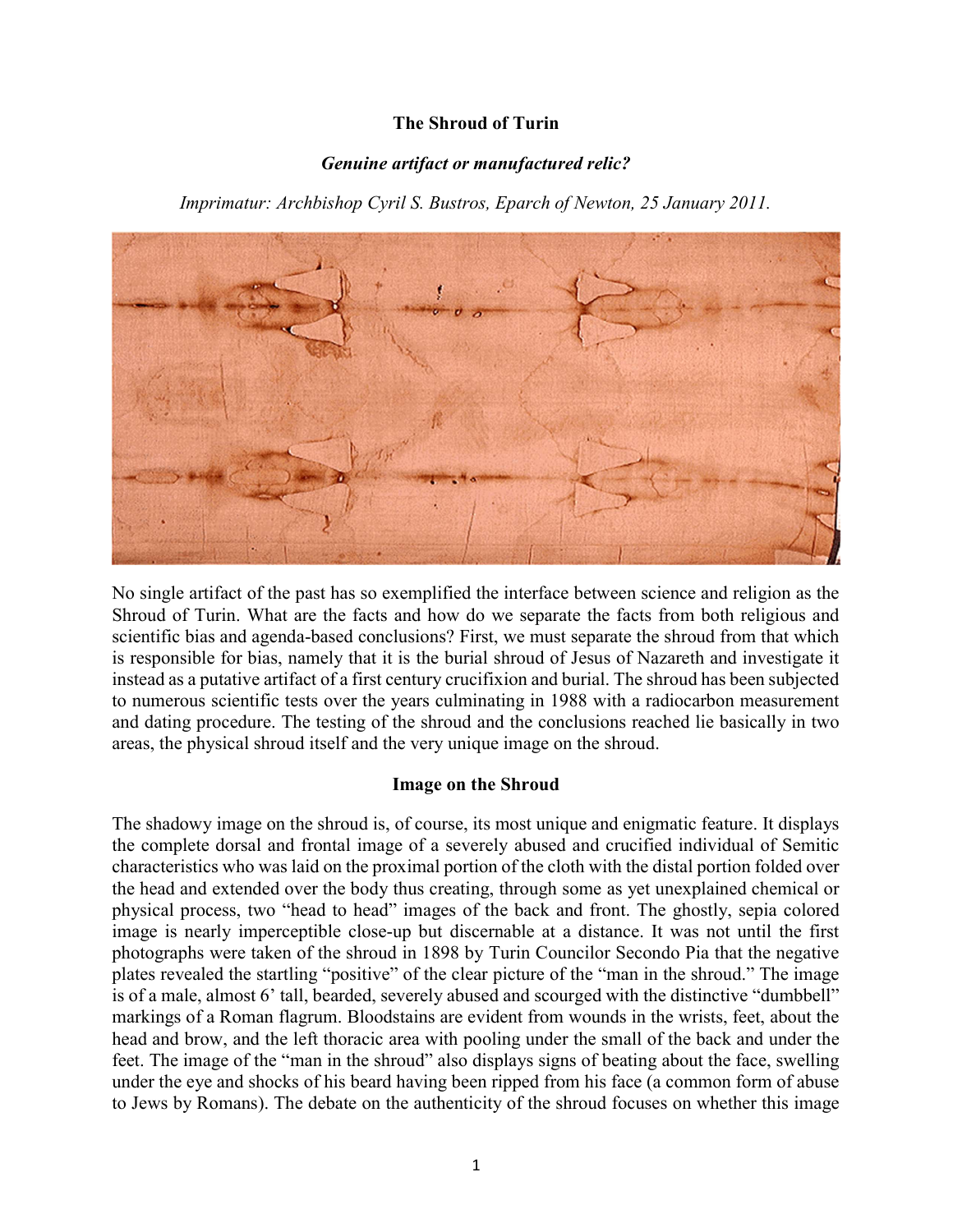was transferred to the linen by some means from a real corpse or whether it was artificed by a clever forger.

Chief among the proponents of the image as a "painting" was W. C. McCrone, one of the most respected names in particle analysis. McCrone reliably detected iron-oxide particles throughout the shroud using only optical technique and attributed it to the base of artist's paint. (McCrone, W. C., The Microscope, 29, 1981, p. 19-38; McCrone, W. C., Skirius, C., The Microscope, 28, 1980, pp 1-13.) Particular attention in this regard was given to the purported "bloodstains" of the image.

FACT: The shroud linen contains particles of iron-oxide.

The debate on the authenticity of the shroud became centered on whether the reliable presence of iron oxide was relevant to the shroud image and the "bloodstains" on the cloth and the precise nature and origin of the iron oxide. A part of the answer to this was provided by x-ray fluorescent analysis performed by STURP (Shroud of Turin Research Project) scientists R. A Morris, L. A. Schwalbe and J. R. London which determined there was no relevance between concentrations of iron oxide particles and the varying densities of the image. (Morris, R. A., Schwalbe, L. A., London, R. J., X-Ray Spectrometry, Vol 9, no. 2, 1980, pp 40-47; Schwalbe, L. A., Rogers, R. N., Analytica Chimica Acta 135, 1982, pp 3-19)

FACT: Iron Oxide is not responsible for the image on the cloth.

These findings stimulated additional attention to the bloodstains on the cloth. Were these genuine bloodstains or were they "painted" with some form of iron-oxide containing red pigment? This issue was addressed by experts in blood analysis, Dr. John Heller of the New England Institute and Dr. Alan Adler of Western Connecticut State University. Drs. Heller and Adler went far beyond the mere optical examination of McCrone. Applying pleochroism, birefringence and chemical analysis, they determined that, unlike artist's pigment which contains iron oxide contaminated with manganese, nickel and cobalt, the iron oxide on the shroud was relatively pure. They discovered, through research into the procedures of flax preparation and linen manufacture, that pure iron oxide is normal to the process of fermenting (retting) the flax in large outdoor vats of water.

FACT: The iron oxide, abundant on the linen of the shroud is not the remnant of artist's pigment.

Dr. Adler then proceeded to apply microspectrophotometric analysis of a "blood particle" from one of the fibrils of the shroud and unmistakably identified hemoglobin in the acid methemoglobin form due to great age and denaturation. Further tests by Heller and Adler established, within scientific certainty, the presence of porphyrin, bilirubin, albumin and protein. In fact, when proteases were applied to the fibril containing the "blood," the blood dissolved from the fibril leaving an imageless fibril. (Heller, J. H., Adler, A. D., Applied Optics, 19, 1980, pp 2742-4; Heller, J. H., and Adler, A. D., Canadian Forensic Society Sci, Journal 14, 1981, pp 81-103)

**FACT:** The bloodstains on the cloth are not artist's pigment but are real blood.

FACT: The bloodstains were applied to the cloth prior to the formation of the image.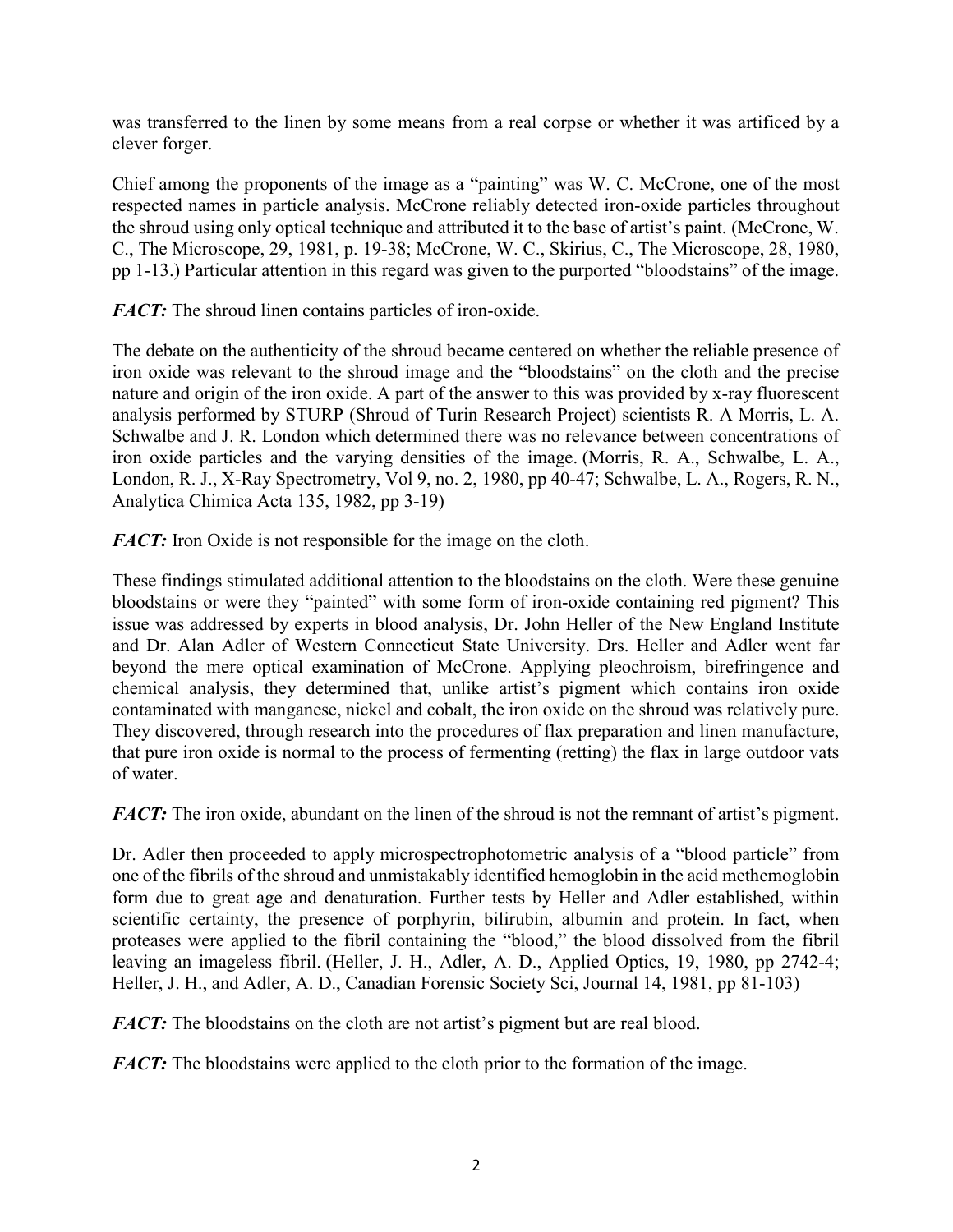Working independently with a larger sample of blood containing fibrils, pathologist Pier Baima Bollone, using immunochemistry, confirms Heller and Adler's findings and identifies the blood of the AB blood group. (Baima Bollone, P., La Sindone-Scienza e Fide 1981, 169-179; Baime Bollone, P., Jorio, M., Massaro, A. L., Sindon 23, 5, 1981; Baima Bollone, Jorio, M., Massaro, A. L., Sindon 24, 31, 1982, pp 5-9; Baima Bollone, P., Gaglio, A. Sindon 26, 33, 1984, pp 9-13; Baima Bollone, P., Massaro, A. L. Shroud Spectrum 6, 1983, pp 3-6.)



(c)1978 Barrie M. Schwortz Collection, STERA, Inc.

It is significant that analysis of the blood of the cloth demonstrated high levels of bilirubin consistent with the severe concussive beating suggested by the image of the "man of the shroud."

#### The 1988 Radiocarbon Dating of the Shroud

Radiocarbon dating is the use of accelerator mass spectrometry (AMS) to measure the amount of C14, a radioactive isotope of carbon. Plants take up carbon dioxide from the atmosphere as part of the process of photosynthesis and incorporate the carbon in the plant tissues. Animals absorb C14 into their tissues by eating plants. When the plant dies, no further C14 is absorbed and the C14 that accumulated in life begins to decay at a known rate. The half life of C14 is calculated at 5,730 years. Measurement of the C14 present in the remains of the plant or animal is a method of determining when the plant or animal died. The procedure is valuable for dating organic material later than 50,000 years before the present time. When first used, the procedure required larger samples of the test material; consequently the custodians of the Shroud of Turin were unwilling to permit the destruction of large portions of the shroud. The advances in the procedure have gradually decreased the amount of sample required and permission was finally obtained to test 12 small samples of the non-image bearing portion of the shroud linen. Linen is made from flax; therefore an assessment could be made on when the linen was manufactured. Samples of the shroud were excised and given to three different radiocarbon dating laboratories in Zurich, Oxford and Arizona. The results of the tests were published in the prestigious scientific journal Nature, 1988, titled "Radiocarbon Dating of the Shroud of Turin." The following results were published on the samples tested. The figures are uncalibrated "before present," i.e. 1950 CE. (P. E. Damon, et al., Radiocarbon Dating of the Shroud of Turin, Nature 337:6208, 16 February 1989, pp 611-615)

### Sample dates from Arizona:

591 +/- 30 yrs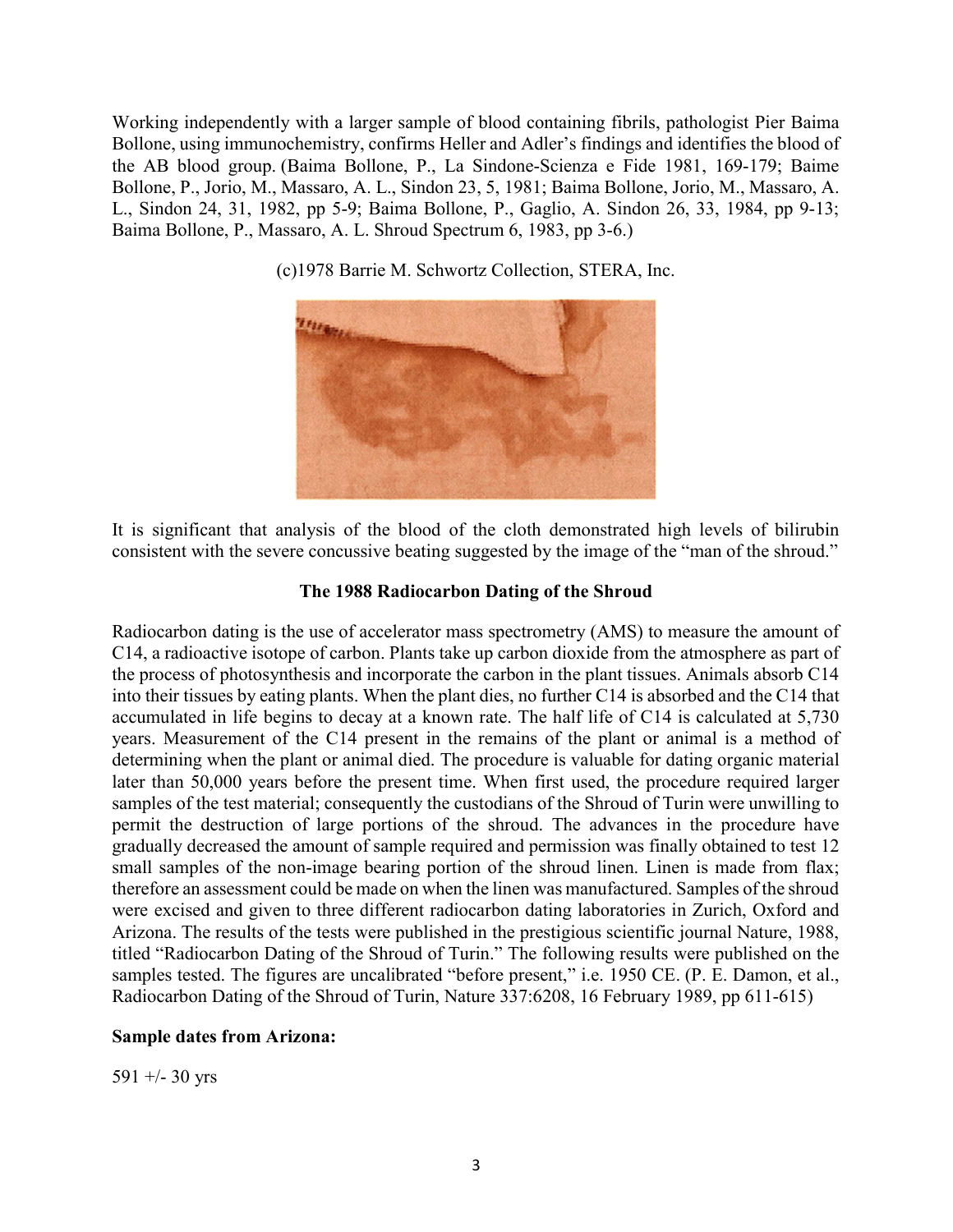$690 +/- 35$  yrs  $606 + (-41)$  yrs  $701 + -33$  yrs Sample dates from Oxford: 795 +/- 65 yrs 730 +/- 45 yrs 745 +/- 55 yrs Sample dates from Zurich: 733 +/- 61 yrs  $722 + 56$  yrs 635 +/- 57 yrs  $639 + (-45 \text{ yrs})$ 

 $679 + (-51$  yrs

The linen of the shroud was manufactured, according to these results, sometime between 1260 CE and 1390 CE with the mean value placing the manufacture of the linen in the  $14<sup>th</sup>$  century! The results were startling and fueled the opinion that the shroud is a forgery manufactured by a clever medieval artist. Are these results conclusive? A final conclusion on the authenticity of the shroud as an artifact of the first century should be based on a totality of the scientific evidence rather than on one procedure alone. That's just good science, yet the results of this one procedure is totally oppositional to the many other procedures conducted and the use of radiocarbon dating of textiles has been shown to be problematic in the past. (ACS, Advances in Chemistry #205, Archaeological Chemistry III, American Chemical Society, 1984, Radiocarbon Dating by Particle Accelerator, an Archaeological Perspective). Having said this, let me make it clear that this article is not an indictment of AMS measurement which is an extremely valuable tool for archaeology. Like any new discipline, however, there are still many things to learn about extrinsic factors that may alter accurate measurement. The science of dendrochronology has been invaluable in "calibrating" AMS results. There is still much to learn about natural processes that may incorporate extrinsic carbon into testable substrates.

The "margin of error" claimed by radiocarbonists (within 95% confidence limits) is based strictly on hypothetical statistics. This is reflected in variable results by different testing laboratories on samples of known date. Some examples have been:

Organic materials involved in the Akrotiri volcanic eruption has produced results ranging from 1100  $\pm$ /- 190 yrs to 2590  $\pm$ /- 80 yrs, a difference of 1400 years.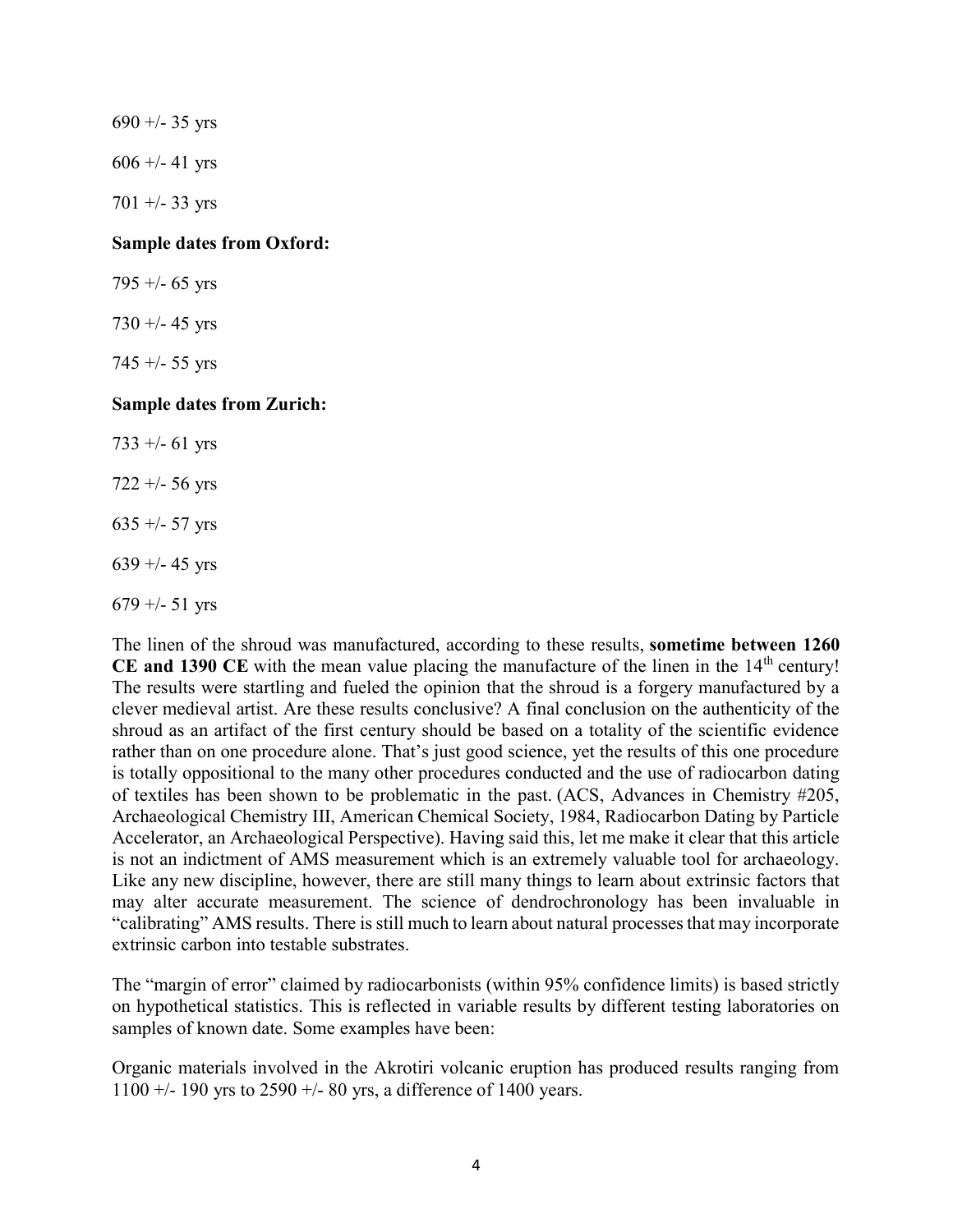The "Lindow Man" body from a peat bog in Cheshire dated conventionally to 300 BCE produced results of  $5<sup>th</sup>$  century CE (Harwell) to the 1st century CE (Oxford).

Highlighting the problematic results of radiocarbon dating of textiles is the dating of mummy 1770 in the British Museum where the bones of the mummy dated 800 to 1,000 years earlier than the textile in which the mummy was originally wrapped.

Three areas of continuing research may explain how the radiocarbon dating of the shroud linen may have been affected by factors other than the true age of the artifact.

On December 4, 1532 the chapel at Chambery, France, where the shroud was housed, caught fire which raged around the silver reliquary where the shroud was kept. The heat was so intense that some of the silver melted and dripped onto the folded shroud. The shroud was rescued from the fire and doused with water but the burn holes are still visible.

FACT: The shroud was subjected to intense heat at low oxygen in 1532.

# Is there other evidence for the shroud being older than the radiocarbonists dating of the 14<sup>th</sup> century?

It is very suggestive that the face of the "man of the shroud" and its unique features has been depicted on iconography dating as early as the  $6<sup>th</sup>$  century CE. Superimposition of the shroud face with the  $6<sup>th</sup>$  century icon from St. Catherine's monastery in the Sinai shows 170 points of congruity (Whanger, A. Applied Optics 24, no. 16, 1985, pp 766-772) as does the shroud face with the gold solidus of Justinian II (692 CE). Although this is very suggestive, one could pose that much of the iconography of the Byzantine period had some, now unknown, model and if the shroud was an artifice of 14<sup>th</sup> century Europe, an icon could have been used as a model. This would be a valid scientific counter-point. What would be required would be a depiction of what would be unmistakably the shroud in a document or icon that pre-dates the 14<sup>th</sup> century date offered by the radiocarbon results. Such a representation would have to feature some unique characteristic of the shroud. Such a representation does indeed exist.

Sometime in the distant past, holes were burned in the folded shroud. When folded, the four burn holes are arranged in an "L" shaped pattern. The unfolded shroud displays four sets of these four burn holes symmetrically on both the dorsal and frontal halves of the shroud. These burn holes are unique to the Shroud of Turin. In the Byzantine Christian era, the "gamma" and notched bands of Jewish talitoth were used as decorations on tunics and altar cloths. The Christians who adopted these patterns apparently were unaware that the band and the gamma were used on tunics of men (band) and women (gamma) respectively. (See Yigael Yadin, Bar Kochba, 1971, Random House, Chapter 7, "The Wardrobe," pp. 66-86.) During the Byzantine period, around the  $5<sup>th</sup>$  and  $6<sup>th</sup>$ centuries, just at the time the "Image of Edessa" was rediscovered in the city wall, the "gamma" marking was used on altar cloths which were called "Gammadia."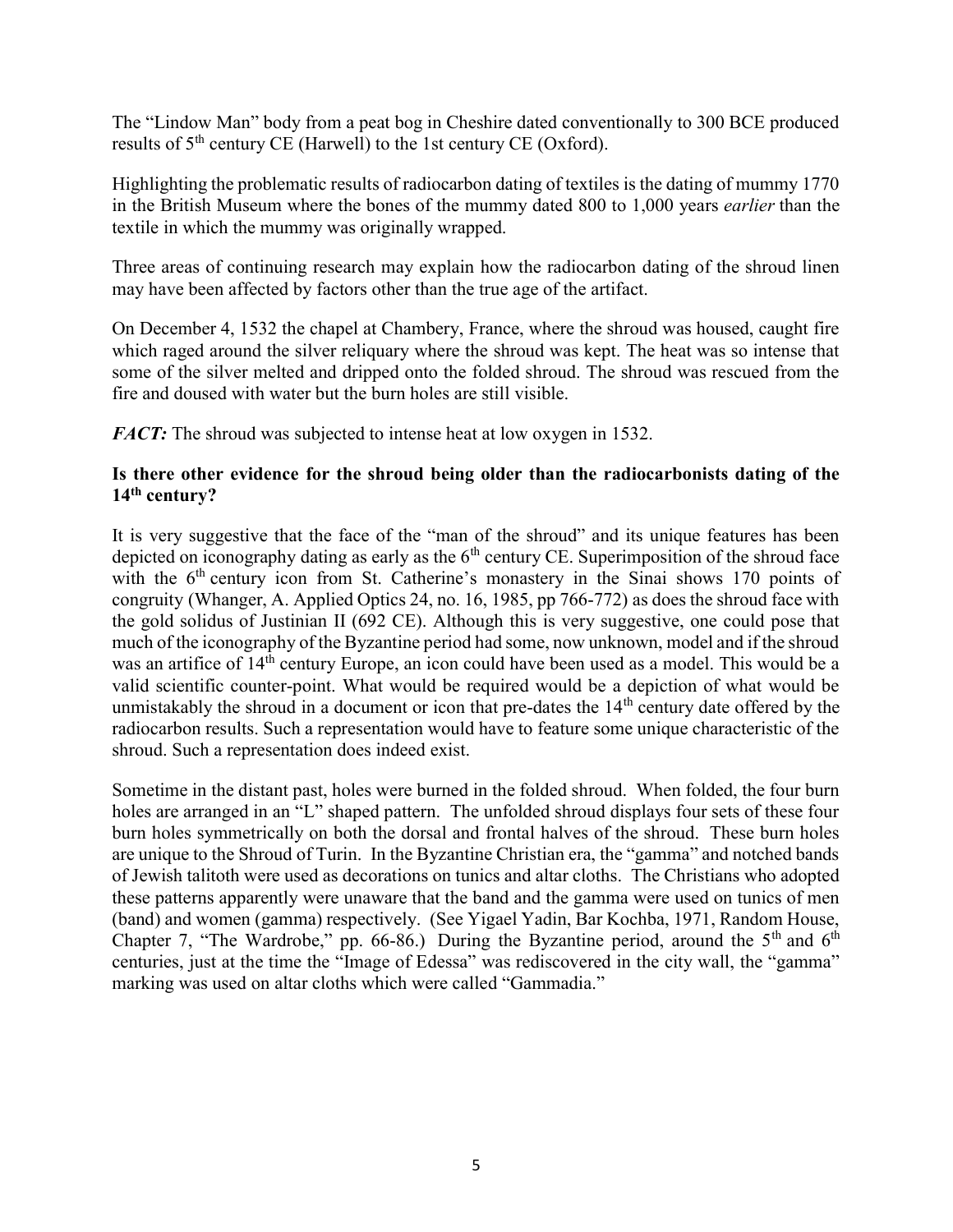(c) 1978 Barrie M. Schwortz Collection, STERA, Inc



Burn holes in the Shroud

An illustration of the entombed and enshrouded Jesus of Nazareth is found in a prayer book from Budapest known as the "Pray Manuscript." The illustration not only depicts the unique "L" pattern of burn holes but also the unique weave pattern of the shroud. There can be no mistake that the Pray Manuscript of 1192 was modeled on the Shroud of Turin.

(c) National Szechenyi Library, Budapest, Hungary



1192 Pray Manuscript showing burn holes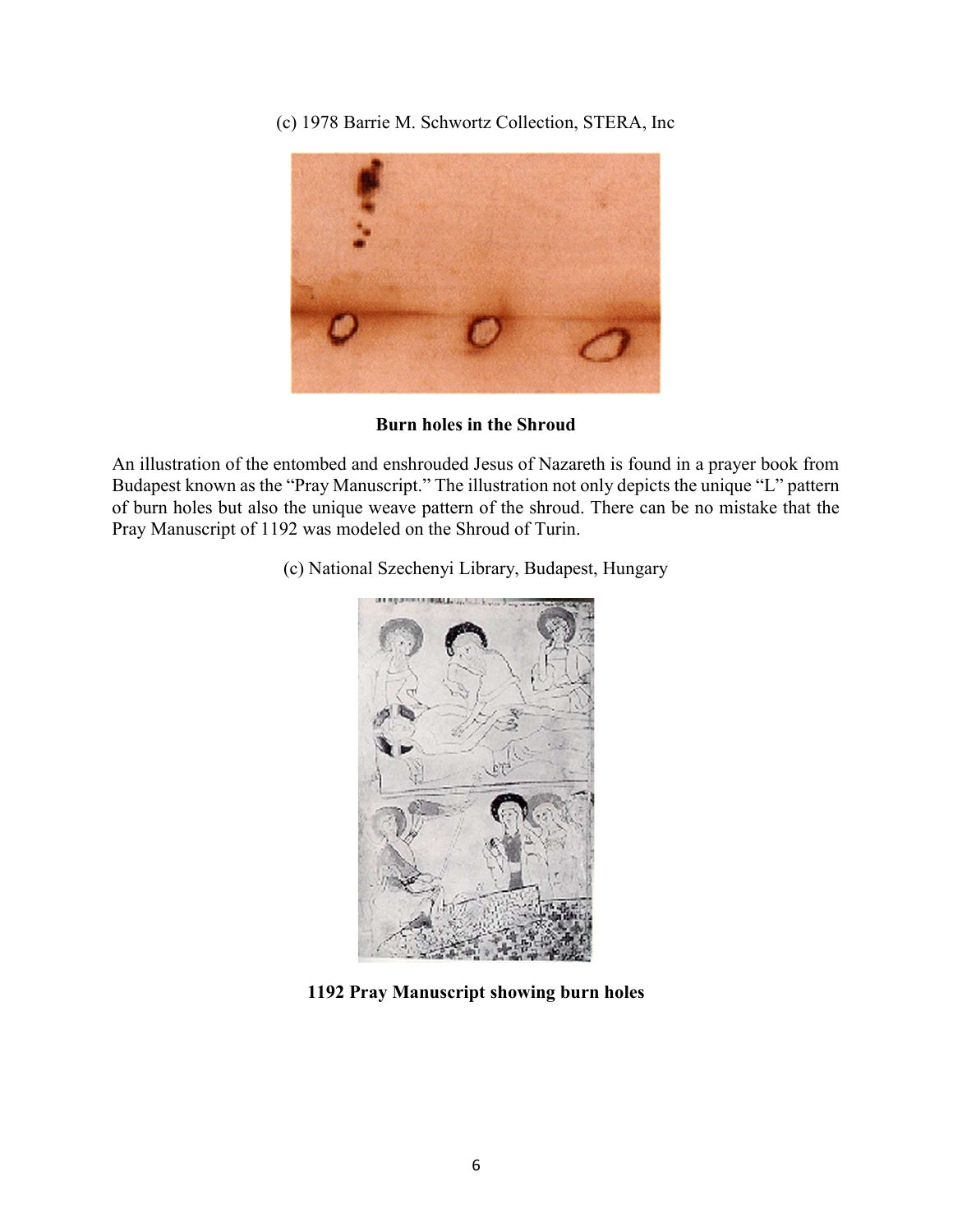(c) National Szechenyi Library, Budapest, Hungary



# Close up of burn holes depicted on Pray manuscript matching exactly those on shroud.

# Conclusion. The Pray Manuscript of 1192 illustrates what can only be the Shroud of Turin, predating the earliest possible date of manufacture calculated by the AMS testing.

All of what I have explained above can be found in the voluminous scientific and popular literature on the shroud of Turin. At this point, I would like to offer a different paradigm for assessing the accuracy of the 14<sup>th</sup> century date and the resulting claim that the shroud is the work of a 14<sup>th</sup> century forger. Again, this article is not addressing the issue of whether or not the Shroud of Turin was the burial cloth of Jesus of Nazareth and its value as a "relic" of Christianity. It addresses only whether the shroud is a genuine archaeological artifact of a  $1<sup>st</sup>$  century crucifixion. This paradigm assumes that the radiocarbonists' claim that the Shroud of Turin is a  $14<sup>th</sup>$  century forgery is correct. It is based on what that conclusion tells us about the forger. It tells us that:

- 1. The forger first painted the bloodstains before he painted the image.
- 2. The forger integrated forensic qualities to his image that would only be known 20th century science.
- 3. The forger duplicated blood flow patterns in perfect forensic agreement to blood flow from the wrists at 65° from vertical to suggest the exact crucifixion position of the arms.
- 4. The forger "painted" the blood flows with genuine group AB blood that he had "spiked" with excessive amounts of bilirubin since the forger knew that severe concussive scourging with a Roman flagrum would cause erythrocyte hemolysis and jaundice.
- 5. The forger "plotted" the scourge marks on the body of the "man in the shroud" to be consistent under forensic examination with two scourgers of varying height.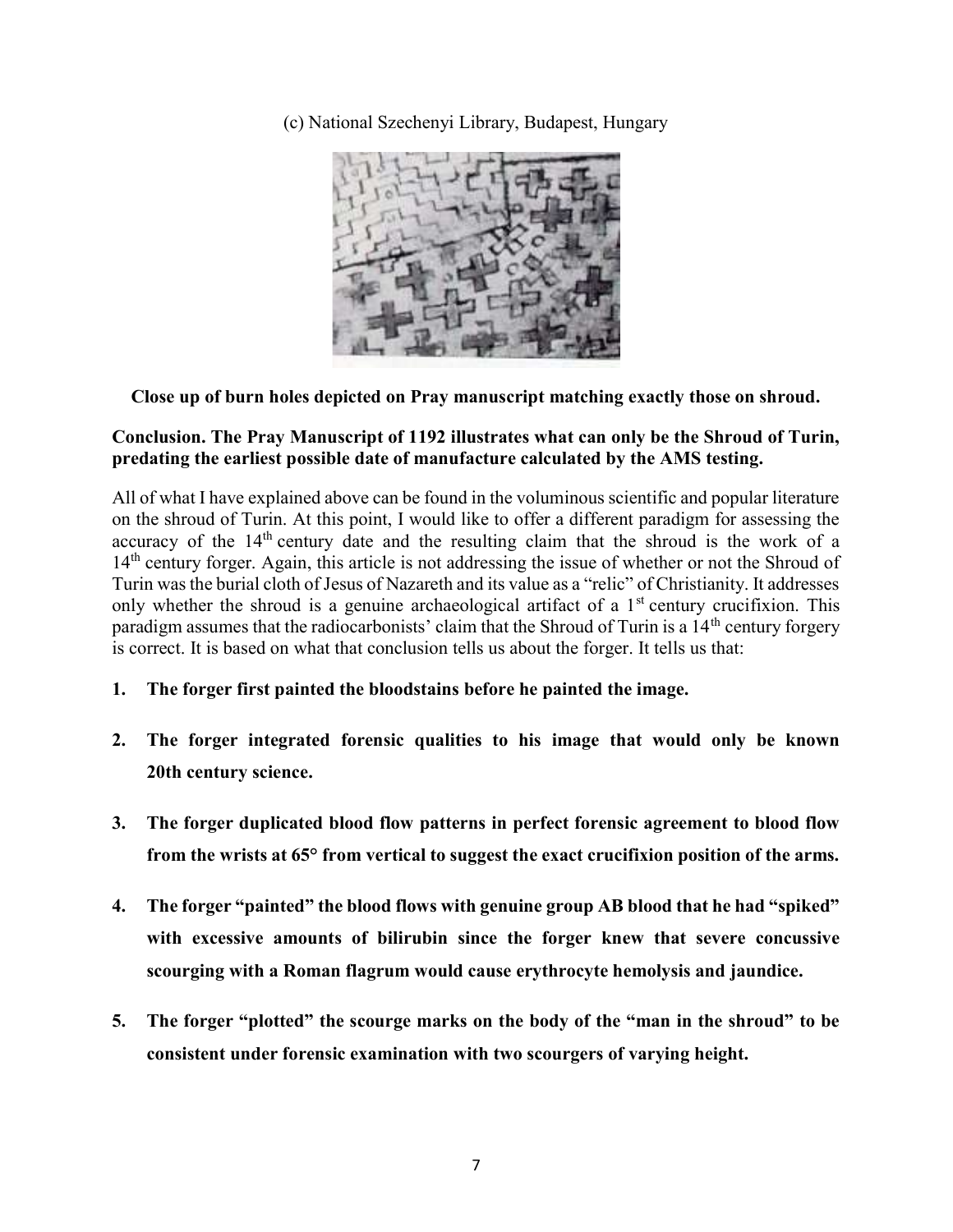- 6. The forger also duplicated abrasion and compression marks on the scourge wounds of the shoulders to suggest to 20<sup>th</sup> century forensic examiners that the "man in the shroud" had carried a heavy weight following the scourging.
- 7. The forger, against all convention of medieval artistry, painted the body he was "hoaxing" as Jesus of Nazareth, nude to conform to genuine Roman crucifixions.
- 8. The forger, as the forensic genius he was, illustrated the nails of crucifixion accurately through the wrists rather than the hands as in all other conventional medieval representations. He also took into account that the thumbs of a crucified victim would rotate inward as a result of median nerve damage as the nails passed through the spaces of Destot.
- 9. The forger was clever enough to "salt" the linen with the pollens of plants indigenous only to the environs of Jerusalem in anticipation of 20th century palynological analysis.
- 10. The forger was an artist who surpassed the talents of all known artists to the present day, being able to "paint" an anatomically and photographically perfect human image in a photographic negative manner, centuries before photography, and be able to do so without being able to check his work, close up, as he progressed.
- 11. The forger was able to paint this image with some unknown medium using an unknown technique, 30-40 feet away in order to discern the shadowy image as he continued.
- 12. The forger was clever enough to depict an adult with an unplaited pony-tail, sidelocks and a beard style consistent with a Jewish male of the 1<sup>st</sup>century.
- 13. The forger thought of such minute details as incorporating dirt from the bare feet of the "man in the shroud" consistent with the calcium carbonate soil of the environs of Jerusalem.
- 14. This forger was such an expert in 20th century biochemistry, medicine, forensic pathology and anatomy, botany, photography and 3-D computer analysis that he has foiled all the efforts of modern science. His unknown and historically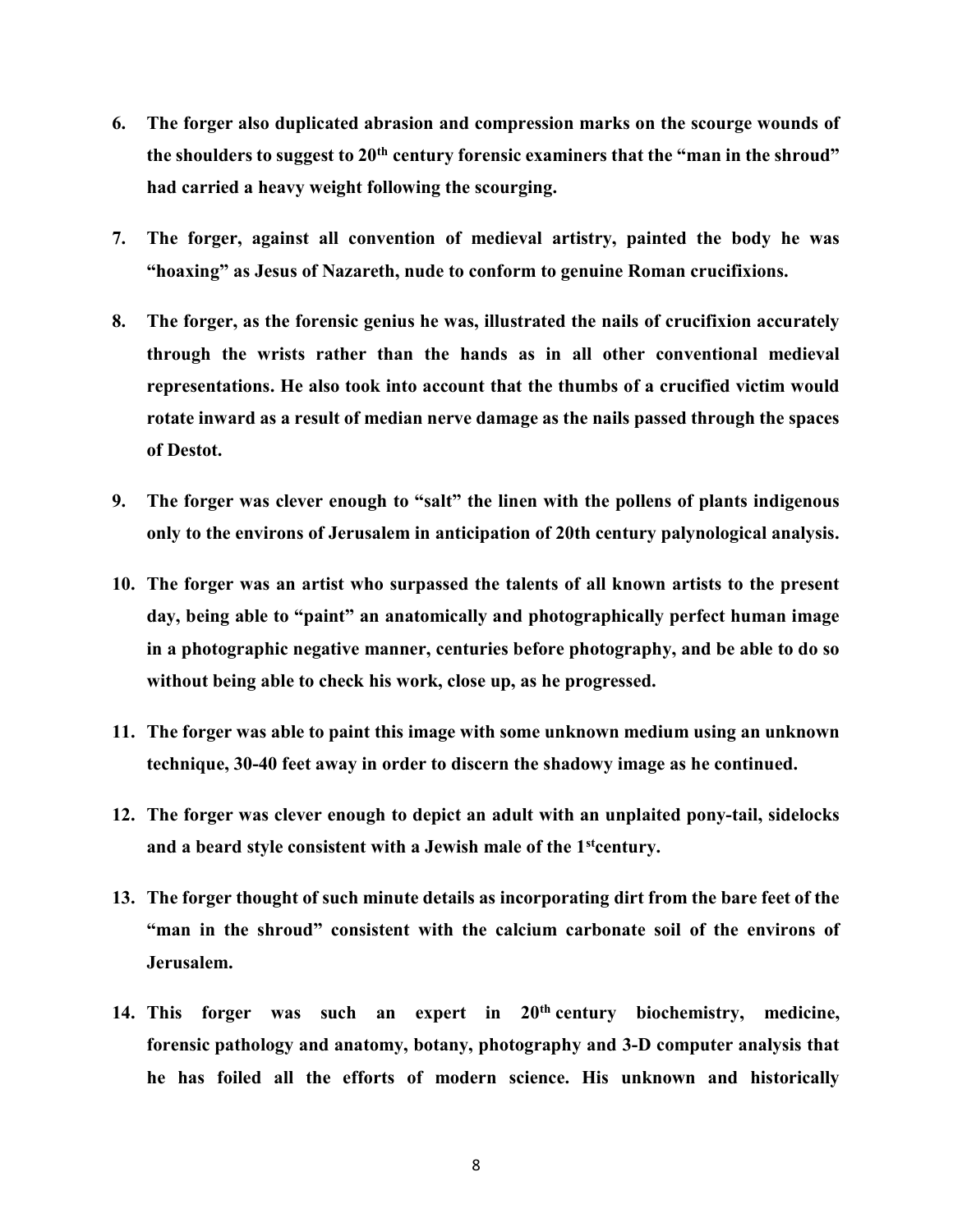unduplicated artistic technique surpasses all great historical artists, making the pale efforts of DaVinci, Michaelangelo, Raphael and Botticelli appear as infantile scribblings.

15. The forger somehow encoded three dimensional information into the image, without having any means to test this for accuracy, since the VP8 analyzer that can detect this 3D information – was not invented until the 1970's.  $\mathbb{H}$ 

If the Shroud of Turin is a forgery of the  $14<sup>th</sup>$  century, as the radiocarbonists claim, and not a genuine artifact of the 1<sup>st</sup> century, all of these qualities of the purported medieval "forger" must be accepted. If the Shroud was "forged" it would have to have been painted.

It is an irrefutable fact that there is NO paint or pigment on the Shroud of Turin leaving the only explanation of the technique of the forger to have used "photography" to manufacture the relic in the THIRTEENTH CENTURY!! Some authors have gone so far as to suggest exactly that. This is patently absurd!

### SCIENTIFIC CONCLUSION

The Shroud of Turin is a genuine artifact of a first century Roman crucifixion of an adult Jewish male. The radiocarbon dating placing the manufacture of the linen in the 14<sup>th</sup> century was flawed by extrinsic C14 accumulated over centuries of fungal growth, candle smoke and the intense heat of the fire of 1532. There is NO paint on the linen of the shroud and it is not the artifice of a forger.

### FURTHER REFLECTIONS

If you have read this far, good reader, it is obvious that you are a real Truth-seeker. So let us together evaluate the claim that the Shroud is the burial sheet of Jesus Christ and that it testifies to His Resurrection from the dead.

We have demonstrated that the shroud is best explained as the burial sheet of a first-century Jew who was beaten, abused, and crucified somewhere in the Middle East, and whose image was mysteriously imprinted on the shroud. We have seen that the image of the Face of the man of the Shroud was reverently preserved by the Christian community at least as far back as the middle of the first millennium, and that the tradition of venerating the Shroud itself in the Orthodox and Eastern Catholic Churches also goes back to the first millennium.

It is a well-documented historical fact that the Jewish people in early first-century Palestine were looking forward to the coming of a Messiah, or Savior, who had been predicted in their Holy Scriptures. This Messiah had been promised to the world at the beginning of human history, when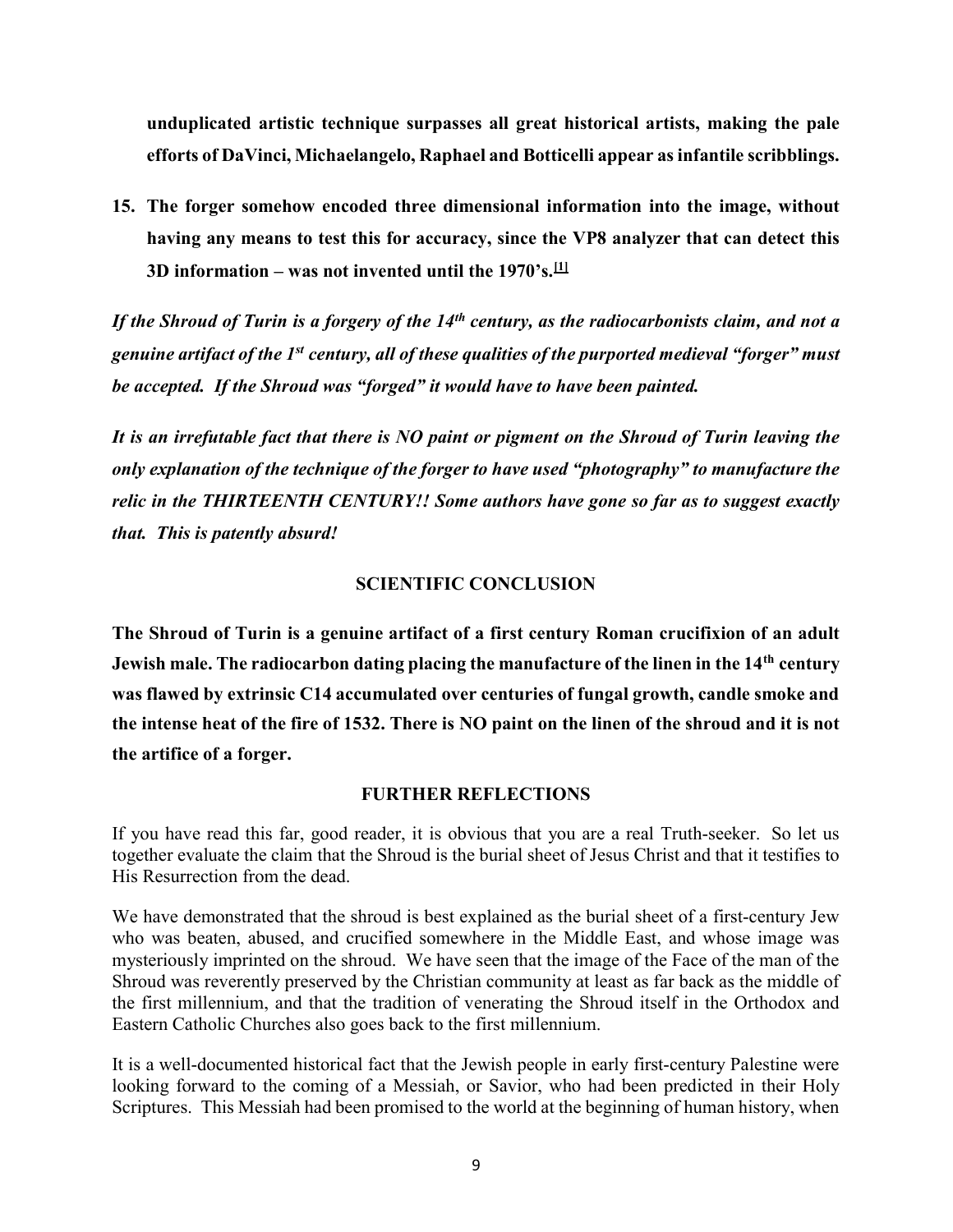the first human beings disobeyed God and destroyed the original harmony of the first-created world. The Messiah was to take upon Himself the guilt and punishment for the sins of the whole world and to restore the universe to its original harmony. According to the Targums, or commentaries, on the Old Testament, in use in the first century, quite a few details were known about the Messiah:

He would be a descendant of King David.

He would be of the House of Judah.

He would be born in Bethlehem.

He would be born of a virgin.

He would perform miracles.

He would suffer for the sins of His people.

His Body would be beaten and pierced; his beard plucked; His executioners would gamble for His clothes.

He would be buried in an unused tomb.

He would not undergo corruption.

Jesus clearly identified Himself as the promised Messiah. He performed extraordinary miracles before many witnesses, including raising the dead, healing lepers, and giving sight to the blind. Jesus told His disciples that He would suffer crucifixion and rise again from the dead on the third day. Thus, Jesus staked all of His credibility upon this prediction—unique in human history—that He would suffer, die and rise again from the dead by His own divine power.

The Gospels in the Christian Bible testify to the fact that Jesus Christ was crucified and buried in a tomb, guarded by Roman soldiers. On Easter morning, the Apostles found the tomb empty, saw the Shroud folded neatly next to where Jesus' Body had been, and "believed." The Bible also testifies to the fact that the Resurrected Jesus appeared to His Apostles and disciples many times during the 40 days after His Resurrection, to more than 500 people at once on one occasion.

History records that all but one of the Apostles died for their faith in the Resurrection of Jesus and that within three hundred years the Gospel of Jesus had been preached and accepted by millions of people throughout the Roman Empire and beyond. Jesus' commandment to "love others as I have loved you," to obey the Apostles and St. Peter and their successors, and to share His teaching with the whole world—all of these commands derived their credibility from the fact of His Resurrection.

How, then, does the Shroud fit in?

According to Russian scientist Alexander Belyakov: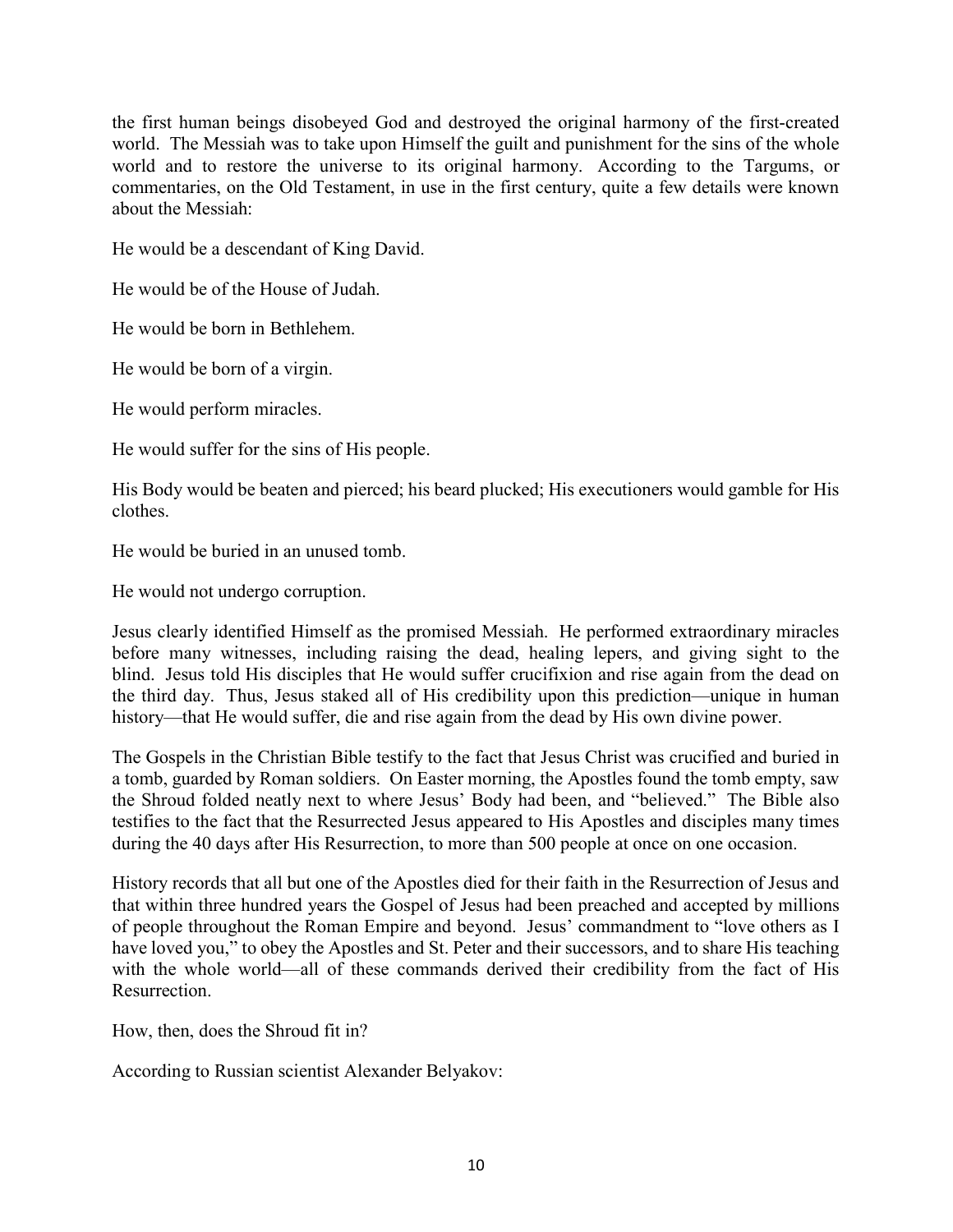[D]uring the resurrection of Jesus Christ his body was surrounded by a light-like energy. An intensity of this luminescence decreases with the distance from the body. Probably, this luminescence was similar to that "fire", by means of which the power of God was usually appeared (we read about it in the Old Testament). When God appeared to Moses on Sinai mountain, Moses saw burning but the fire did not damage the bush. When Elijah was taken to havens, Elisha saw something like a fiery chariot, picking Elijah up and carrying him away. It should be noted, that the resurrection of Jesus Christ was not like other known cases of resurrections of people, described in Old and New Testaments. More likely this Resurrection was similar to that described by the apostle Paul: "it is sown a natural body; it is raised a spiritual body." Maybe this fire was a direct action of God, creating something in our world. In front of God anything "melteth as wax before the fire," but this fire does not expand or flow arbitrarily, and does not obey the laws of physics . . . Contact of this fire with the Shroud initiated chemical changes of the Shroud fabric and its opacity, similar to that which can take place from action of a strong radiation. The unique difference with external, traditional physical standpoint was that the radiation does not propagate according to known physical equations of physical light. However, it surrounds a body, reproducing its shape, and the intensity of this radiation ("firing body") decreases versus the distance from the surface of the natural body. Therefore the Shroud got more opaque in the regions which were closer to the body.[2]

We have seen that all of the scientific evidence from the Shroud is consistent with the hypothesis that it is the burial sheet of Jesus Christ. Moreover, we have seen that the image on the Shroud is consistent with a burst of radiation of an unknown type, such as must have occurred when Jesus resurrected His Body on Easter morning.

We have seen that if a medieval forger was responsible for producing the image on the Shroud, he would have had to know about scientific and technological developments that did not take place until the nineteenth and twentieth centuries!

Thus, the only logical explanation for the Shroud is that an all-knowing God, anticipating the skepticism and unbelief of our age, imprinted His own image upon it out of love for you and me. "Why out of love for me?" you ask.

The Shroud of Turin is God's gift to a skeptical world, a powerful sign of His love for each and every human being. As you look into the eyes of the man of the Shroud on the cover of this booklet, allow yourself to hear Him saying these words to you: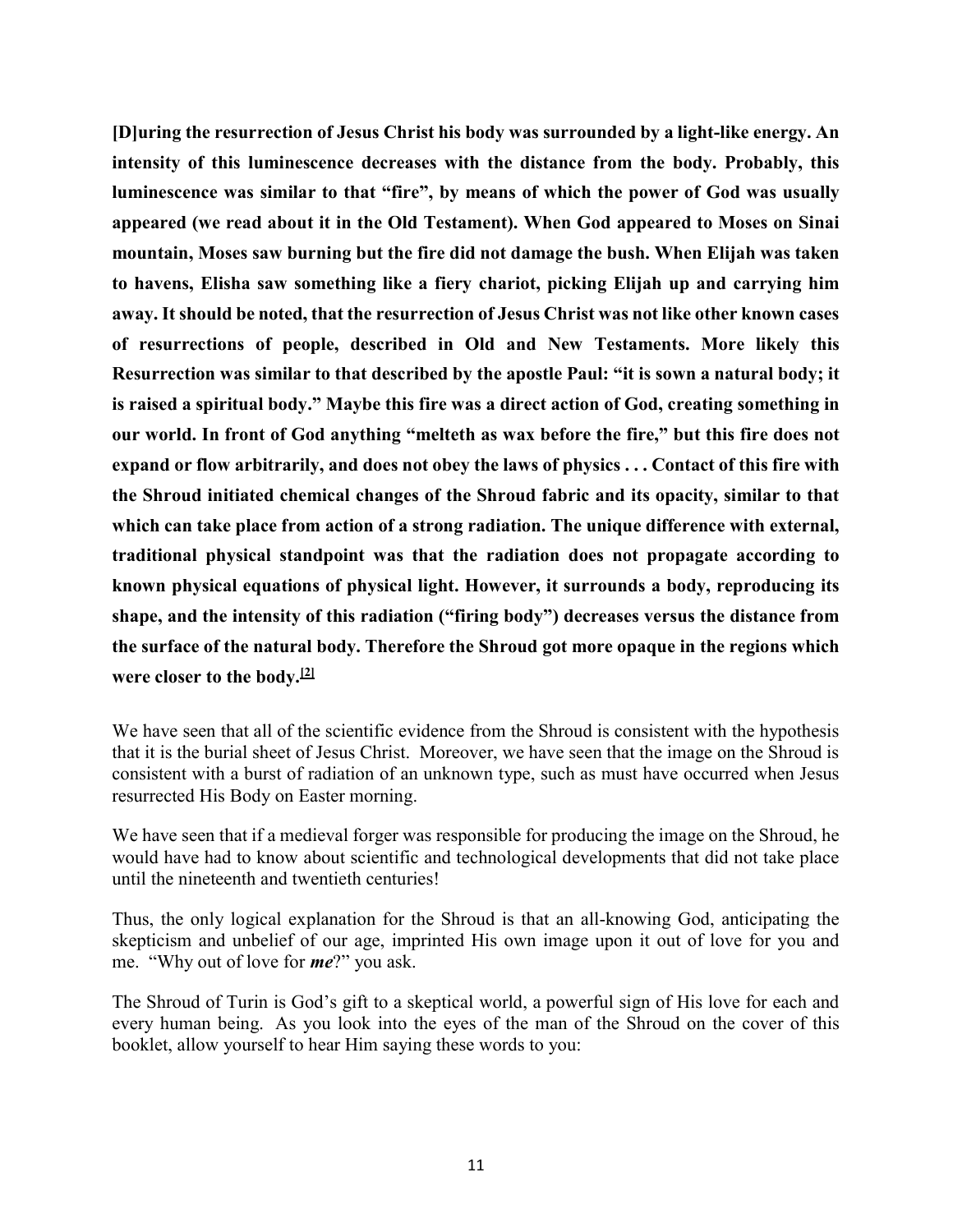My child, every human being longs for love, life, and meaning—and dreads death, hatred, and meaninglessness. I created this world in wisdom, beauty and goodness for mankind, but sin and selfishness brought evil, falsehood, and ugliness into the world I made for you. But I did not leave you orphans, and I promised, at the proper time, to assume a human nature like yours, to take all of your sins upon Myself, and to show you by My example, how to be holy as God Himself is holy. In the fullness of time, I became man in the womb of My Virgin Mother, Mary, and I fulfilled all that I had promised through the holy prophets.

Throughout My life on earth, I allowed Myself to suffer the pain, the shame, and the guilt for all of your sins, and for the sins of the whole world. At the end of My life, I fulfilled the words of the Prophet Isaiah and of King David, when I allowed Myself to be abandoned, condemned, beaten, spat upon, and crucified for your sins. And I did all of this so that you would know how much you are loved by God, and so that you would repent of your sins, ask forgiveness, and receive the Gift of salvation and eternal life from Me.

I foresaw that a time would come when men would become proud of their knowledge and technological achievements, and would try to explain life, master the world and find happiness without Me. And, knowing this, I left My image upon My Burial Sheet—a physical record of the sufferings that I endured for your sake, and a mysterious memorial of My glorious Resurrection.

I foresaw that your desire to know the Truth would lead you to reflect upon the meaning of  $M_V$ Shroud. And now, as I reveal this meaning to you, I invite you to repent of your sins, and to receive the forgiveness and eternal life that only I can give.

\* \* \* \* \* \* \*

If you would like to contact a member of the Church that Jesus Christ founded two thousand years ago, please contact us at Melkite Greek Catholic Chapel of the Holy Innocents and the Holy Family in Exile, 1516 Northside Professional Building, Front Royal, VA 22630 or email us at howen@shentel.net and we will help you to find a church community in your area.

The first part of this article was published in 3 parts in The Glyph, the journal of The Archaeological Institute of America, San Diego, Vol 1, No. 10 (Sept 1997); No. 11 (Dec 1977); No. 12 (March 1998). The second part was written by an anonymous author.